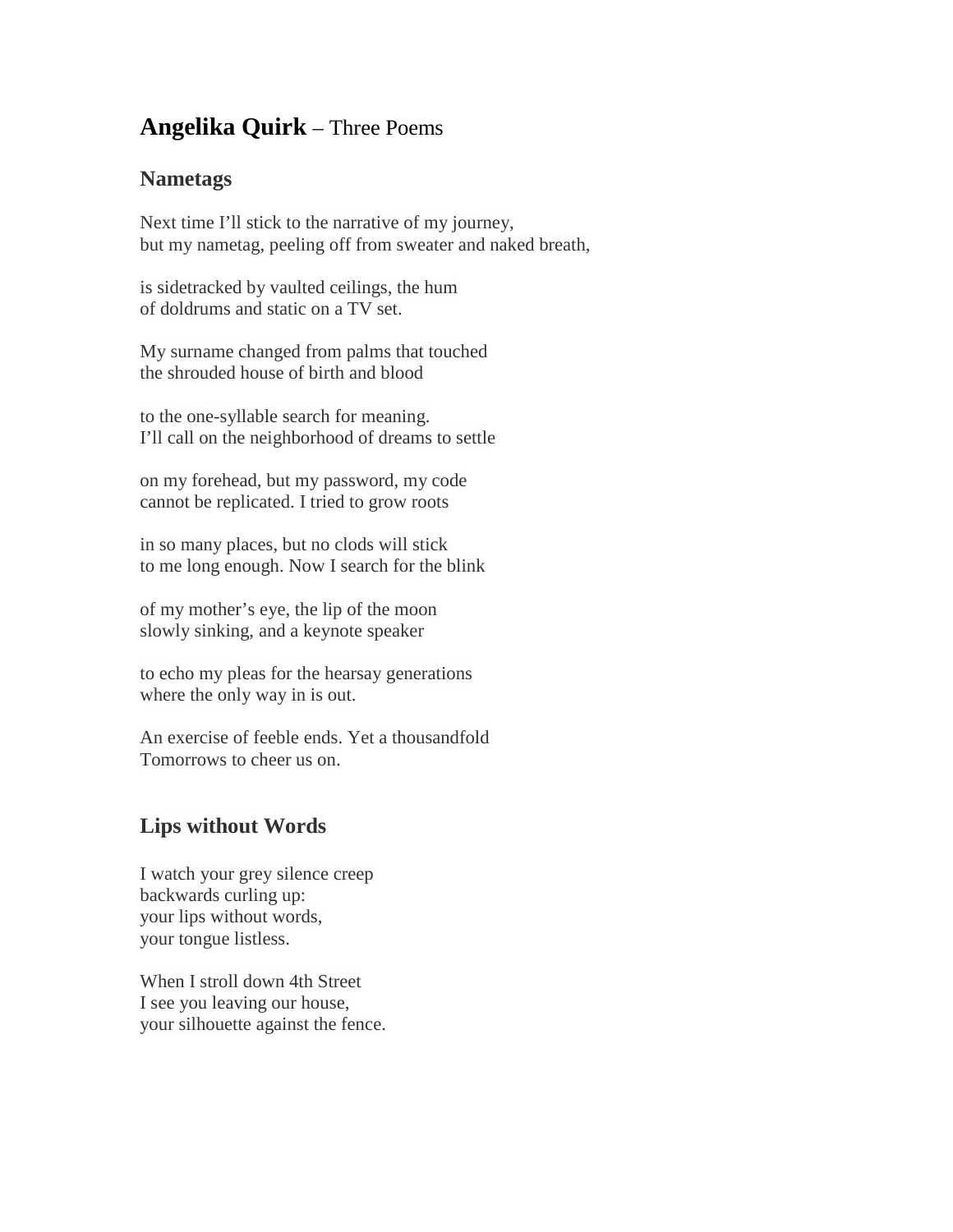I wear a sign of chastity now, and in the local market I peel back the stares of strangers.

I no longer approve of your roving eyes, lust for raw silk, your appetite for half-witted lies.

Now I trample down the path we trod and live with thin hope among misleading faces and facades.

What I long for now is howling winds from the north drowning your voice raspy, querulous.

## **My Gig**

Here I am reciting True Love, Crazy Love, for the third time to a man in black across from me gulping down a Miller Light, blasting to a smoke-filled ceiling Take Five.

Metal knobs on his trumpet push out angular moans, like heroin up his veins.

Some concerts last days or even decades in a bar under a neon-lit sign or at home in a shower shattering the echoes of night terrors.

In the back room a wheel of fortune spins, dice roll, or is it in my mind where my lucky number ricochets against my forehead? A man hollers, Give me a three. A tattoo writhes across his neck, fiery red. A woman in tears shares photos of her ex.